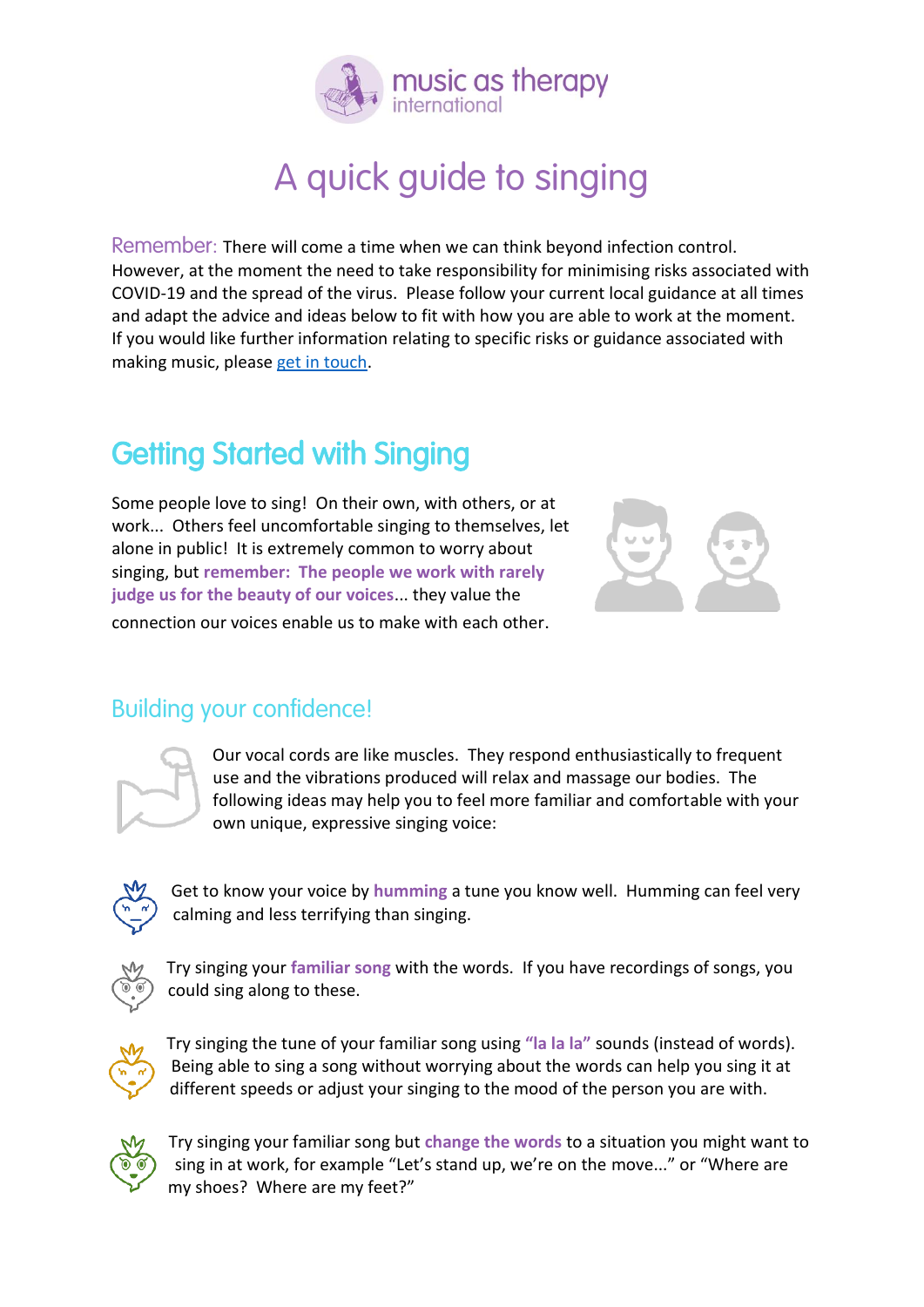

# Why sing?

Whether you are singing with a group or singing with an individual, running a dedicated activity or music session or seizing a moment to sing with someone spontaneously, thinking about why you are singing can really help it be more meaningful and have the best impact. The following could be reasons why you might singing with someone. Which ones are relevant to the children or adults you work with?

- To build a sense of belonging and connection between people
- To encourage reminiscence or share stories
- To find out more about each other
- To contain difficult feelings
- To effect a change of mood
- To provide emotional support
- To build relationships
- To encourage purposeful use of the voice
- To promote language skills
- To promote active participation and listening
- To build self-confidence
- To provide opportunities for making choices
- To provide familiarity and orientation

#### Singing at work



Familiar songs are a great resource. These are songs which you and the people you work with already know. They provide a wide range of vocal, communication and auditory experiences and they can be used flexibly to help you connect with the other person.

A few things to think about when singing:



**Song choice**: Will the song be something you choose or will it be chosen by the person you are singing with? If it will be chosen by the person you are singing with, will it be free choice or will you ask them to choose from a selection of songs? If you are helping to choose songs, you may find it helpful to think about the individual you are singing with, as well as why you are singing with him or her. When and where the individual grew up can help us identify relevant childhood songs, TV themes, pop songs and songs from musicals.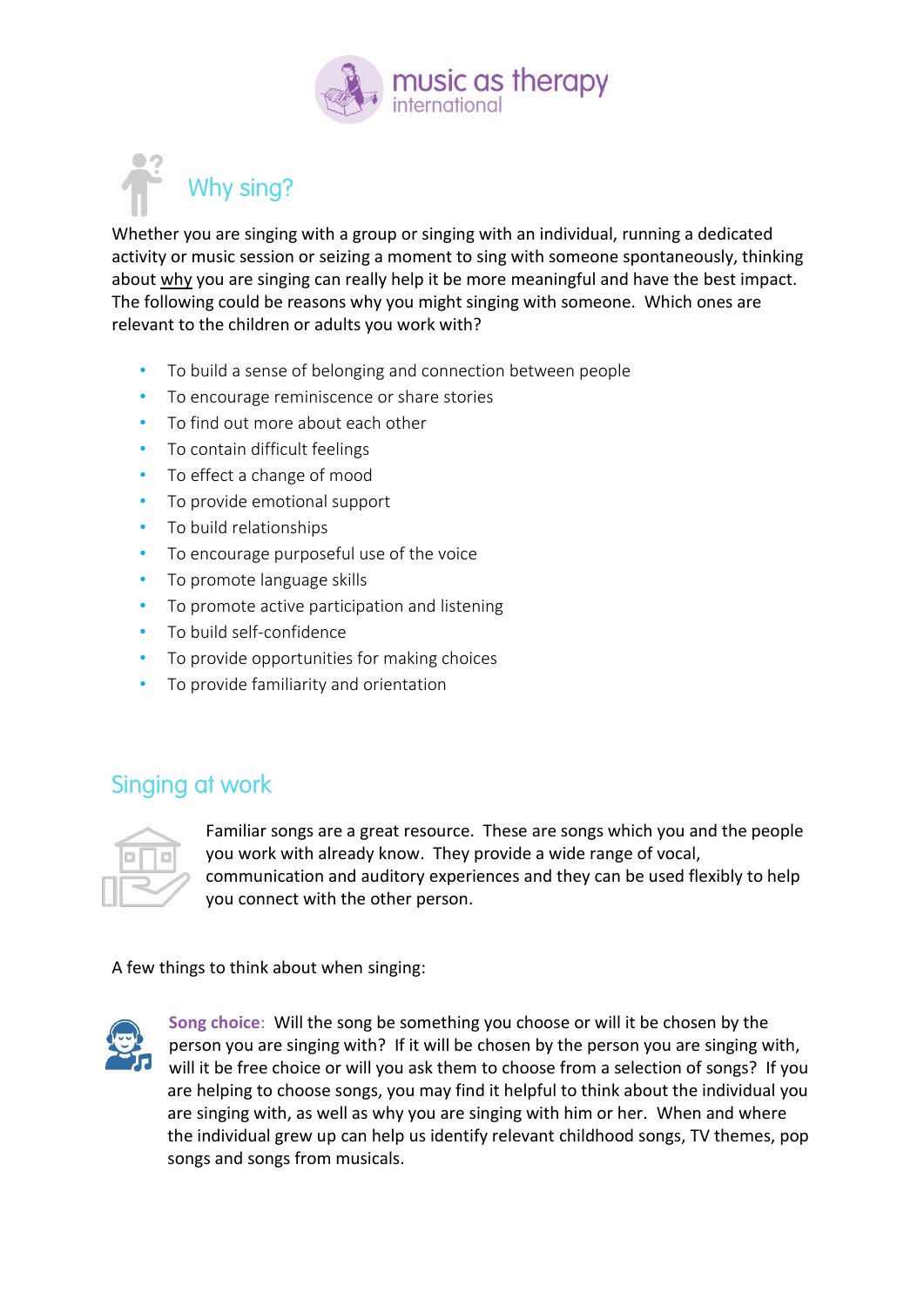



**How you position yourself:** Will the person you are with respond better to you if you are near or at a distance? Do you want to be able to see each other? Is it helpful to be able to focus their attention or encourage their participation using gentle touch? Or will you be singing while you are doing something else?

**How you use eye contact:** Will you use eye contact to encourage participation or for the person you are working with to show you they are listening? Is eye contact stressful for the person you are singing with? If eye contact is a with each syllable you sing. At first, this will be very slow but, in time, you may find your group members become more focused and eye contact is made more quickly, thus speeding up your song.



#### **How you use words<sup>1</sup> :**

- − If you want to encourage the person to join in you could incorporate their name or sing a prompt: "Red and yellow and pink and green, Lily is singing today")?
- If you want to promote language skills, try leaving pauses before key words, taking it slowly so the other person has enough time to join in: "Red and yellow and… [wait]...pink and...[wait]…" ?
- If you want the person to know you are watching what they are doing or raise their awareness of what they are doing you can change the words to reflect their actions: "Eric's listening, his eyes are closed." Or "We are washing are hands just now." (both can be sung to the tune of the Rainbow song)
- If you want to encourage movement, you can choose a song with actions or adapt the words of another song to invite movement.



Remember:We all have a speed at which we are comfortable singing familiar songs. However, when you singing songs in your work it is not about the speed at which you are comfortable singing, but about the speed at which the person you are working with is comfortable.

#### Want to see some singing concepts in action?

As ever, we find there are many more resources for children available than any other age group. However, many of the ideas can be adapted for people of all ages just use your expertise to make the adjustments necessary to suit those with whom your work appropriately.



Music Therapist Susanna Bajali explores [songs with movement for children](file:///C:/Users/alexi/Downloads/iframe%20title=%22vimeo-player%22%20src=%22https:/player.vimeo.com/video/434633832%22%20width=%22640%22%20height=%22360%22%20frameborder=%220%22%20allowfullscreen%3e%3c/iframe)